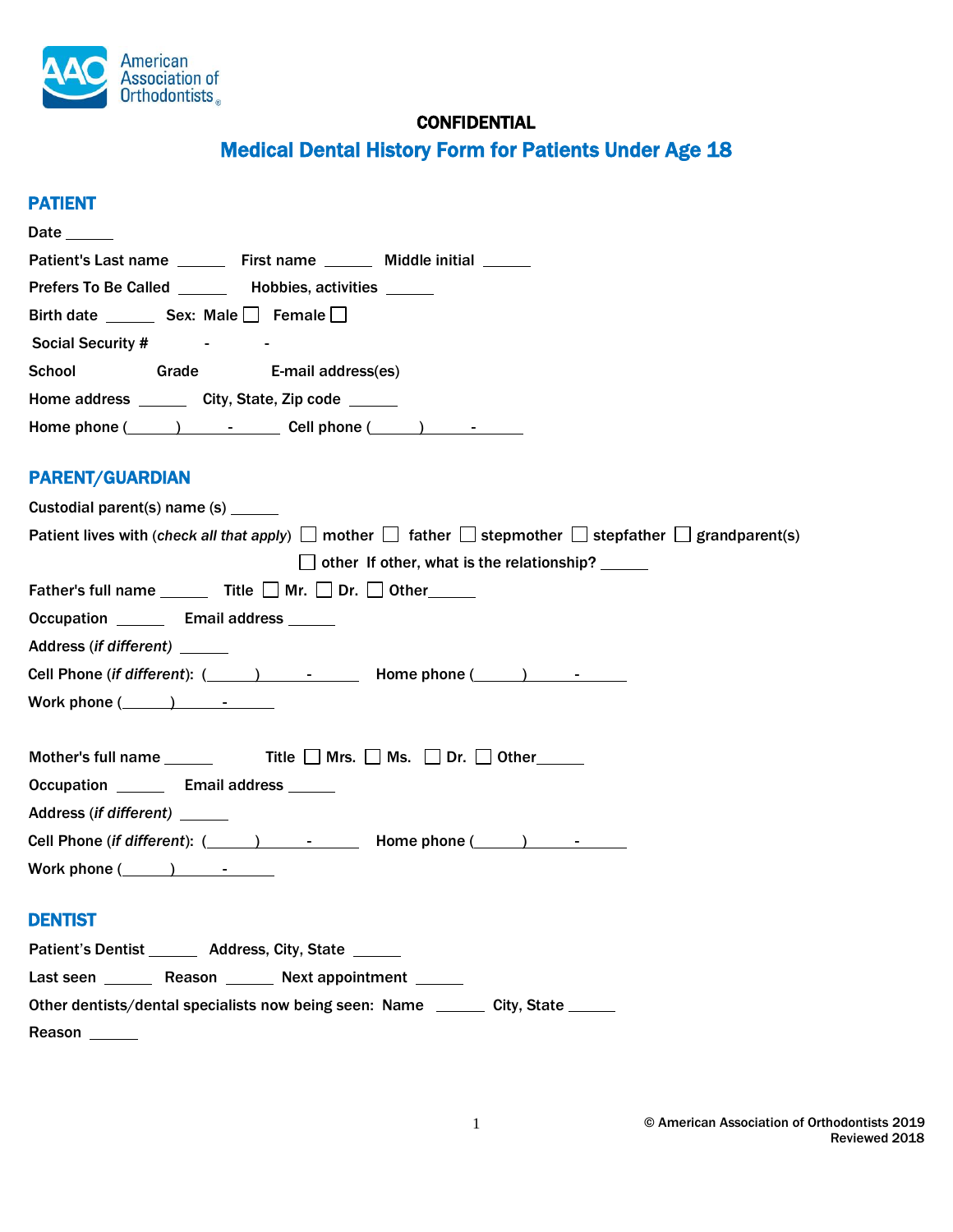# GENERAL INFORMATION

| What concerns you about your child's teeth?                  |  |                                                                                                                   |  |  |
|--------------------------------------------------------------|--|-------------------------------------------------------------------------------------------------------------------|--|--|
| What concerns your child about his/her teeth? ______         |  |                                                                                                                   |  |  |
| How does your child feel about orthodontic treatment? ______ |  |                                                                                                                   |  |  |
|                                                              |  | Who suggested that your child might need orthodontic treatment?                                                   |  |  |
| Why did you select our office?                               |  |                                                                                                                   |  |  |
|                                                              |  | Describe any previous orthodontic treatment or consultations.                                                     |  |  |
| Does your child play a musical instrument?                   |  |                                                                                                                   |  |  |
|                                                              |  | Brother/sister name ________ age _______ had orthodontic treatment? $\Box$ Yes $\Box$ No If yes, where? ______    |  |  |
|                                                              |  | Brother/sister name ________ age _______ had orthodontic treatment? $\Box$ Yes $\Box$ No If yes, where? _______   |  |  |
|                                                              |  | Brother/sister name $\_\_\_\_$ age $\_\_\_\$ had orthodontic treatment? $\_\_\$ Yes $\_\_\_\$ No If yes, where?   |  |  |
|                                                              |  | Brother/sister name _________ age ________ had orthodontic treatment? $\Box$ Yes $\Box$ No If yes, where? _______ |  |  |
|                                                              |  | Have any other family members been treated in this office? Please name them. _____                                |  |  |

# FINANCIAL RESPONSIBILITY

| Who is financially responsible for this account?                                     |
|--------------------------------------------------------------------------------------|
| Address (if different from page 1) ________ City, State, Zip ______                  |
| Cell phone $(\_\_\_\_)$ $\_\_\_\_$ Home phone $(\_\_\_\_)$ $\_\_\_\_\_$              |
| E-mail address(es) _______                                                           |
|                                                                                      |
| Who will be responsible for bringing the patient to orthodontic appointments? ______ |

# DENTAL INSURANCE

| Primary policy holder's full name _______ Birth date ______                        |
|------------------------------------------------------------------------------------|
|                                                                                    |
| Address and phone (if not listed above) ______                                     |
| Employer _______ Address ______                                                    |
| Insurance company $\frac{1}{2}$ Group # $\frac{1}{2}$ ID # $\frac{1}{2}$           |
| Does this policy have orthodontic benefits? $\Box$ Yes $\Box$ No $\Box$ Don't know |
|                                                                                    |
| Secondary policy holder's full name _______ Birth date ______                      |
|                                                                                    |
| Address and phone (if not listed above) ______                                     |
| Employer _______ Address ______                                                    |
| Insurance company ________ Group # _______ ID # ______                             |
| Does this policy have orthodontic benefits? $\Box$ Yes $\Box$ No $\Box$ Don't know |

## MEDICAL INSURANCE

Policy holder's full name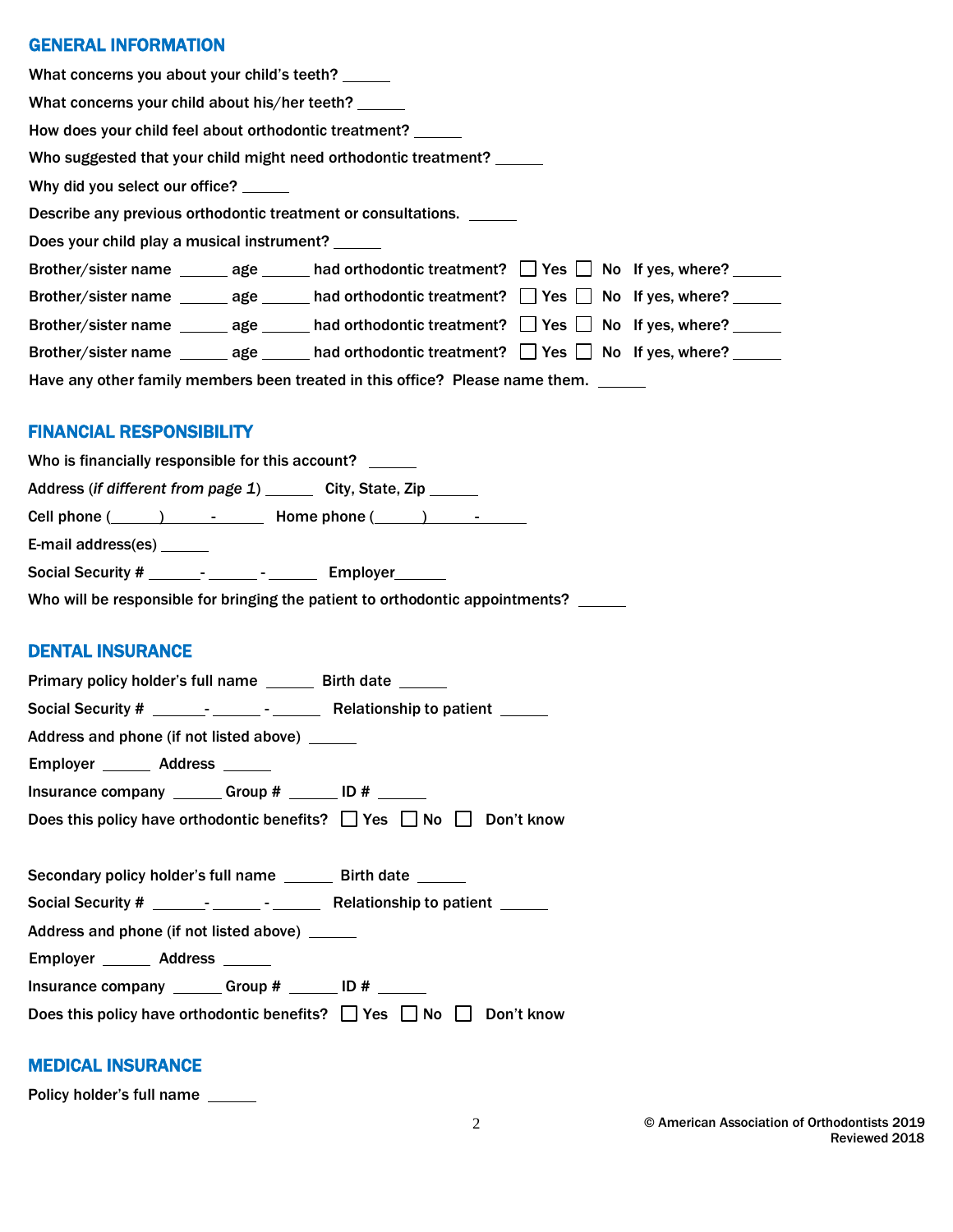| Insurance company                                                                                  |  |  |  |  |
|----------------------------------------------------------------------------------------------------|--|--|--|--|
| <b>PHYSICIAN</b>                                                                                   |  |  |  |  |
| Patient's Physician ________ City, State ______                                                    |  |  |  |  |
| Last seen _________ Reason __________ Next appointment _________ Most recent physical exam _______ |  |  |  |  |
| Other physicians/health care providers being seen now:                                             |  |  |  |  |
| Name City, State<br>Reason ______                                                                  |  |  |  |  |
| Name City, State<br>Reason ______                                                                  |  |  |  |  |
|                                                                                                    |  |  |  |  |

*Your answers are for office records only and are confidential. A thorough medical history is essential to a complete orthodontic evaluation. For the following questions, mark yes, no, or don't know/understand (dk/u).*

## PATIENT HEALTH INFORMATION

|  | Do you take antibiotic pre-medication before any dental procedures? $\Box$ Yes $\Box$ No |  |  |  |
|--|------------------------------------------------------------------------------------------|--|--|--|
|  |                                                                                          |  |  |  |

Does the patient currently have (or ever had) a substance abuse problem?

Do you think that any of your child's activities affect his/her face, teeth or jaws? How? \_\_\_\_\_

List any medication, nutritional supplements, herbal medications or non-prescription medicines, including fluoride supplements that your child takes.

Medication \_\_\_\_\_\_\_ Taken for \_\_\_\_\_\_

Medication \_\_\_\_\_\_\_ Taken for \_\_\_\_\_\_

Medication \_\_\_\_\_\_\_ Taken for \_\_\_\_

Does your child chew or smoke tobacco? \_\_\_\_\_\_

Have you noticed any unusual changes in your child's face or jaws? \_\_\_\_\_

Any other physical problems? \_\_\_\_\_

#### MEDICAL HISTORY

#### Now or in the past, has your child had:

| yes                          | no        |              | dk/u Emotional, sensory or developmental issues?                           |
|------------------------------|-----------|--------------|----------------------------------------------------------------------------|
| yes                          | no        |              | dk/u Birth defects or hereditary problems?                                 |
| yes<br>. .                   | no        |              | $\Box$ dk/u Bone fractures, or major injuries?                             |
| $\sqcup$ yes                 | no        |              | $\Box$ dk/u Any injuries to face, head, neck?                              |
| $\Box$ yes                   | no        |              | $\Box$ dk/u Arthritis or joint problems?                                   |
| $\sqcup$ ves                 | no        |              | dk/u Cancer, tumor, radiation treatment or chemotherapy?                   |
| $\sqcup$ yes                 | no        |              | $\Box$ dk/u Endocrine or thyroid problems?                                 |
| $\Box$ yes                   | no        |              | $\Box$ dk/u Diabetes or low sugar?                                         |
| $\Box$ yes                   | no        |              | dk/u Kidney problems?                                                      |
| $L$ yes                      | no        |              | dk/u Immune system problems?                                               |
| $\sqcup$ ves                 | no        | $\mathbf{1}$ | dk/u History of osteoporosis?                                              |
| $\sqcup$ yes                 | no        |              | $\Box$ dk/u Gonorrhea, syphilis, herpes, sexually transmitted<br>diseases? |
| $\sqcup$ ves                 | $\Box$ no |              | $\Box$ dk/u AIDS or HIV positive?                                          |
| $\sqcup$ yes                 | no        |              | $\Box$ dk/u Hepatitis, jaundice or other liver problems?                   |
| $\sqcup$ ves                 | no        |              | $\Box$ dk/u Polio, mononucleosis, tuberculosis, pneumonia?                 |
| $\overline{\phantom{a}}$ ves | no        |              | dk/u Seizures, fainting spells, neurologic problem?                        |
| $\square$ ves                | no        |              | $\Box$ dk/u Mental health disturbance or depression?                       |
| $\sqcup$ yes                 | no        |              | $\Box$ dk/u History of eating disorder (anorexia, bulimia)?                |
| $\sqcup$ ves                 | no        | $\mathsf{L}$ | dk/u Frequent headaches or migraines?                                      |
| yes                          | no        |              | dk/u High or low blood pressure?                                           |
| ves                          | no        |              | dk/u Excessive bleeding or bruising tendency, anemia?                      |

| $\Box$ yes   |                    | $\Box$ no $\Box$ dk/u Chest pain, shortness of breath, tire easily, swollen<br>ankles?                                                                                                                                                              |
|--------------|--------------------|-----------------------------------------------------------------------------------------------------------------------------------------------------------------------------------------------------------------------------------------------------|
| $\Box$ yes   |                    | $\Box$ no $\Box$ dk/u Heart defects, heart murmur, rheumatic heart<br>disease?                                                                                                                                                                      |
| $\Box$ yes   | $\mathbf{L}$<br>no | $\Box$ dk/u Angina, arteriosclerosis, stroke or heart attack?                                                                                                                                                                                       |
| $\Box$ yes   | l I no             | $\Box$ dk/u Skin disorder (other than common acne)?                                                                                                                                                                                                 |
| $\Box$ yes   | no<br>$\perp$      | $\Box$ dk/u Does your child eat a well-balanced diet?                                                                                                                                                                                               |
| $\Box$ yes   | no                 | $\Box$ dk/u Vision, hearing, or speech problems?                                                                                                                                                                                                    |
| $\sqcup$ yes | no                 | $\Box$ dk/u Frequent ear infections, colds, throat infections?                                                                                                                                                                                      |
| $\Box$ yes   | no                 | $\Box$ dk/u Asthma, sinus problems, hayfever?                                                                                                                                                                                                       |
| $\Box$ yes   | l I no             | $\Box$ dk/u Tonsil or adenoids removed?                                                                                                                                                                                                             |
| $\Box$ yes   | no<br>l I          | $\Box$ dk/u Does your child frequently breathe through his/her<br>mouth?                                                                                                                                                                            |
| $\sqcup$ yes | no<br>$\mathbf{L}$ | $\Box$ dk/u Has your child ever taken intravenous medication for<br>bone disorders or cancer such as bisphosphonates<br>such as Zometa (zolendromic acid), Aredia<br>(pamidronate) or Didronel (etidronate)?                                        |
| $\sqcup$ ves |                    | $\Box$ no $\Box$ dk/u Has your child ever taken oral medication for bone<br>disorders such as bisphosphonates such as Fosamax<br>(alendronate), Actonel (ridendronate), Boniva<br>(ibandronate), Skelid (tiludronate) or Didronel<br>(etidronate) ? |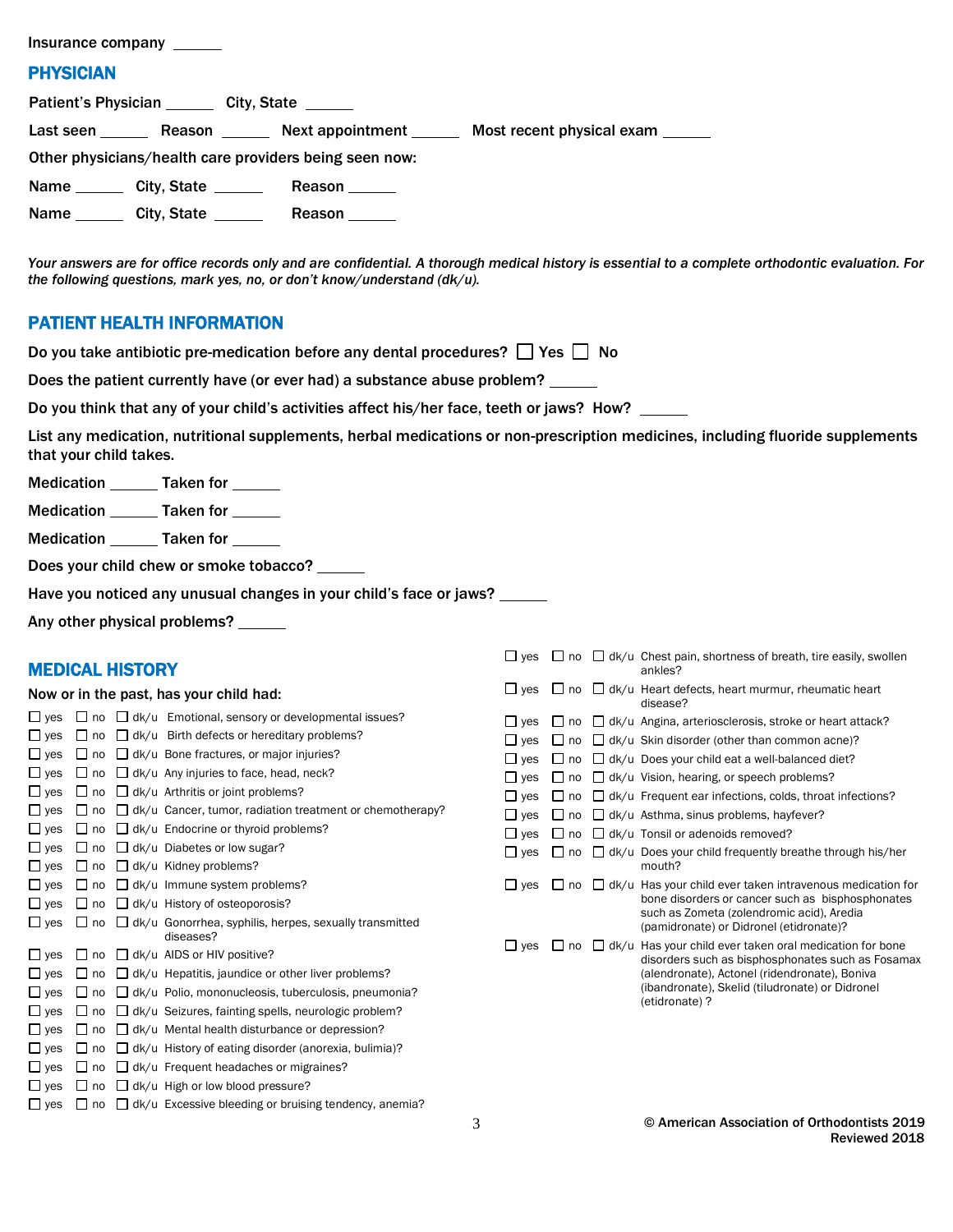# **MEDICAL HISTORY** continued

#### Has your child had allergies or reactions to any of the following?

|  |                                           | $\Box$ yes $\Box$ no $\Box$ dk/u Latex (gloves, balloons)                            |
|--|-------------------------------------------|--------------------------------------------------------------------------------------|
|  |                                           | $\Box$ yes $\Box$ no $\Box$ dk/u Metals (jewelry, clothing snaps)                    |
|  | $\Box$ yes $\Box$ no $\Box$ dk/u Acrylics |                                                                                      |
|  |                                           | $\Box$ yes $\Box$ no $\Box$ dk/u Local anesthetics (novocaine, lidocaine, xylocaine) |
|  | $\Box$ yes $\Box$ no $\Box$ dk/u Aspirin  |                                                                                      |
|  |                                           | $\Box$ yes $\Box$ no $\Box$ dk/u Ibuprofen (Motrin, Advil)                           |
|  |                                           | $\Box$ yes $\Box$ no $\Box$ dk/u Penicillin                                          |
|  |                                           | $\Box$ yes $\Box$ no $\Box$ dk/u Other antibiotics                                   |
|  |                                           | $\Box$ yes $\Box$ no $\Box$ dk/u Plant pollens                                       |
|  | $\Box$ yes $\Box$ no $\Box$ dk/u Animals  |                                                                                      |
|  | $\Box$ yes $\Box$ no $\Box$ dk/u Foods    |                                                                                      |
|  |                                           | $\Box$ yes $\Box$ no $\Box$ dk/u Other substances                                    |
|  |                                           |                                                                                      |

# DENTAL HISTORY

### Now or in the past, has the patient had:

| $\overline{\phantom{a}}$ yes | $\sqcup$ no  | $\Box$ dk/u Erupting teeth very early or very late?                             |
|------------------------------|--------------|---------------------------------------------------------------------------------|
| . yes                        | $\sqcup$ no  | $\Box$ dk/u Primary (baby) teeth removed that were not loose?                   |
| $\sqcup$ yes                 | $\sqcup$ no  | $\Box$ dk/u Permanent or extra (supernumerary) teeth removed?                   |
| $\sqcup$ yes                 | $\sqcup$ no  | $\Box$ dk/u Supernumerary (extra) or congenitally missing teeth?                |
| $\Box$ yes                   | $\sqcup$ no  | $\Box$ dk/u Chipped or injured primary or permanent teeth?                      |
| $\Box$ yes                   | $\square$ no | $\Box$ dk/u Any sensitive or sore teeth?                                        |
| $\Box$ yes                   | $\sqcup$ no  | $\Box$ dk/u Any lost or broken fillings?                                        |
| $\Box$ yes                   | $\sqcup$ no  | $\Box$ dk/u Jaw fractures, cysts, infections?                                   |
| $\sqcup$ yes                 | $\sqcup$ no  | $\Box$ dk/u Any teeth treated with root canals or pulpotomies?                  |
| $\Box$ yes                   | $\sqcup$ no  | $\Box$ dk/u Frequent canker sores or cold sores?                                |
| $\sqcup$ yes                 | $\square$ no | $\Box$ dk/u History of speech problems or speech therapy?                       |
| $\Box$ yes                   | $\sqcup$ no  | $\Box$ dk/u Difficulty breathing through nose?                                  |
| $\Box$ yes                   | $\sqcup$ no  | $\Box$ dk/u Mouth breathing habit or snoring at night?                          |
| $\Box$ yes                   | $\sqcup$ no  | $\Box$ dk/u History of speech problems?                                         |
| $\Box$ yes                   | $\sqcup$ no  | $\Box$ dk/u Frequent habit of thumb/finger sucking?                             |
|                              |              | Current _____ Yes _____ No Age stopped ______                                   |
| $\sqsupset$ yes              | ⊿ no         | $\Box$ dk/u Frequent habit of tongue thrust?                                    |
|                              |              | Current __ Yes __ No Age stopped ____                                           |
| $\mathsf{\,I}$ yes           | $\Box$ no    | $\Box$ dk/u Frequent habit of fingernail biting?                                |
|                              |              | Current _____ Yes ______ No Age stopped ______                                  |
| $\square$ yes                | $\sqcup$ no  | $\Box$ dk/u Frequent habit of lip sucking?                                      |
|                              |              | Current ____ Yes _____ No Age stopped                                           |
| $\Box$ yes                   | $\sqcup$ no  | $\Box$ dk/u Teeth causing irritation to lip, cheek or gums?                     |
| $\mathsf{I}$ yes             | $\sqcup$ no  | $\Box$ dk/u Tooth grinding or clenching?                                        |
| $\square$ yes                | $\sqcup$ no  | $\Box$ dk/u Clicking, locking in jaw joints?                                    |
| $\overline{\phantom{a}}$ yes | $\sqcup$ no  | $\Box$ dk/u Soreness in jaw muscles or face muscles?                            |
| $\sqcup$ yes                 | $\sqcup$ no  | $\Box$ dk/u Has your child been treated for "TMJ" or "TMD"<br>problems?         |
| $\Box$ yes                   | ∟ no         | $\Box$ dk/u Any broken or missing fillings?                                     |
| $\Box$ yes                   | $\sqcup$ no  | $\Box$ dk/u Any serious trouble associated with previous dental<br>treatment?   |
| $\sqcup$ yes                 | ⊿ no         | $\Box$ dk/u Has your child ever been diagnosed with gum disease<br>or pyorrhea? |
|                              |              |                                                                                 |

How often does your child brush? \_\_\_\_\_

Floss? \_\_\_\_\_\_